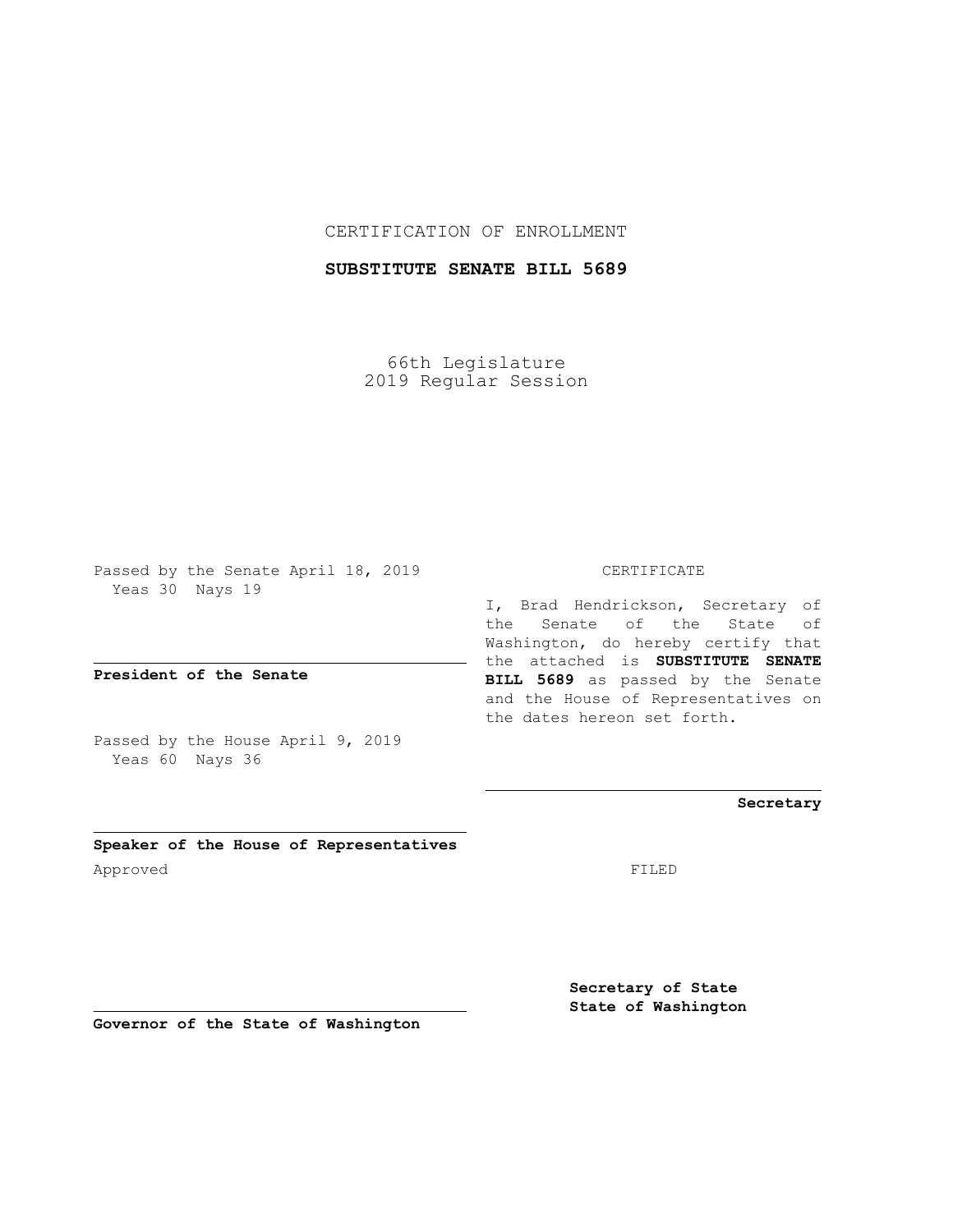#### **SUBSTITUTE SENATE BILL 5689**

AS AMENDED BY THE HOUSE

Passed Legislature - 2019 Regular Session

# **State of Washington 66th Legislature 2019 Regular Session**

**By** Senate Early Learning & K-12 Education (originally sponsored by Senators Liias, Saldaña, Pedersen, Wellman, Wilson, C., Randall, Hunt, McCoy, Salomon, Darneille, Hasegawa, Keiser, Kuderer, and Nguyen)

READ FIRST TIME 02/22/19.

 AN ACT Relating to preventing harassment, intimidation, bullying, and discrimination in public schools; adding a new section to chapter 28A.600 RCW; adding a new section to chapter 28A.642 RCW; adding a new section to chapter 28A.300 RCW; adding a new section to chapter 5 28A.405 RCW; and repealing RCW 28A.300.285.

6 BE IT ENACTED BY THE LEGISLATURE OF THE STATE OF WASHINGTON:

7 NEW SECTION. **Sec. 1.** A new section is added to chapter 28A.600 8 RCW to read as follows:

 PROHIBITION OF HARASSMENT, INTIMIDATION, OR BULLYING. (1)(a) By January 31, 2020, each school district must adopt or amend if necessary a policy and procedure prohibiting harassment, intimidation, and bullying of any student and that, at a minimum, incorporates the model policy and procedure described in subsection 14 (3) of this section.

 (b) School districts must share the policy and procedure prohibiting harassment, intimidation, and bullying with parents or guardians, students, volunteers, and school employees in accordance with the rules adopted by the office of the superintendent of public 19 instruction.

20 (c)(i) Each school district must designate one person in the 21 school district as the primary contact regarding the policy and

p. 1 SSB 5689.PL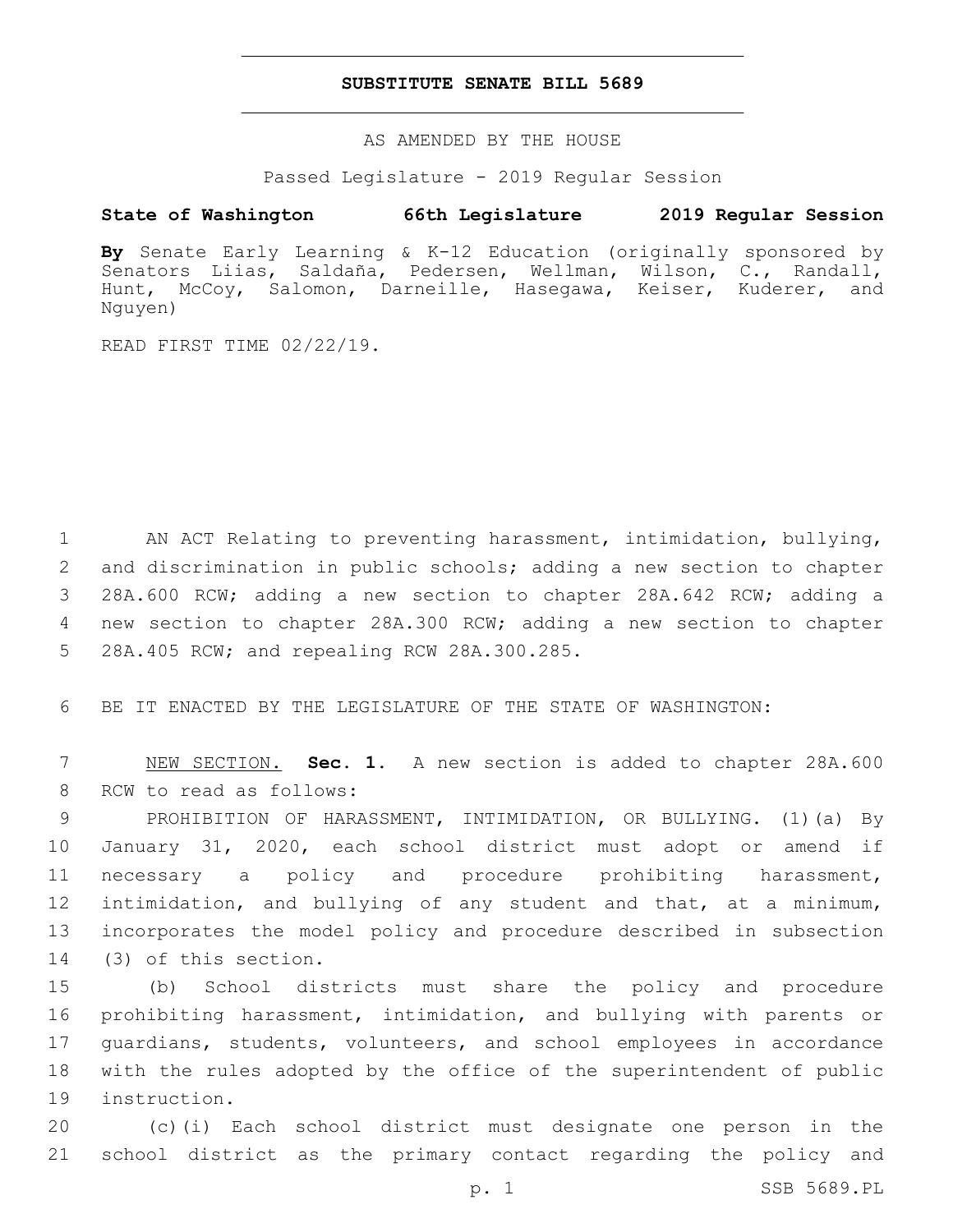procedure prohibiting harassment, intimidation, and bullying. In addition to other duties required by law and the school district, the 3 primary contact must:

 (A) Ensure the implementation of the policy and procedure prohibiting harassment, intimidation, and bullying;

 (B) Receive copies of all formal and informal complaints relating 7 to harassment, intimidation, or bullying;

 (C) Communicate with the school district employees responsible for monitoring school district compliance with chapter 28A.642 RCW prohibiting discrimination in public schools, and the primary contact regarding the school district's policies and procedures related to 12 transgender students under section 2 of this act; and

 (D) Serve as the primary contact between the school district, the 14 office of the education ombuds, and the office of the superintendent of public instruction on the policy and procedure prohibiting 16 harassment, intimidation, and bullying.

 (ii) The primary contact from each school district must attend at least one training class as provided in subsection (4) of this 19 section, once this training is available.

 (iii) The primary contact may also serve as the primary contact regarding the school district's policies and procedures relating to 22 transgender students under section 2 of this act.

 (2) School districts are encouraged to adopt and update the policy and procedure prohibiting harassment, intimidation, and bullying through a process that includes representation of parents or guardians, school employees, volunteers, students, administrators, 27 and community representatives.

 (3)(a) By September 1, 2019, and periodically thereafter, the Washington state school directors' association must collaborate with the office of the superintendent of public instruction to develop and update a model policy and procedure prohibiting harassment, 32 intimidation, and bullying.

 (b) Each school district must provide to the office of the superintendent of public instruction a brief summary of its policies, procedures, programs, partnerships, vendors, and instructional and training materials prohibiting harassment, intimidation, and bullying to be posted on the office of the superintendent of public instruction's school safety center web site, and must also provide the office of the superintendent of public instruction with a link to the school district's web site for further information. The school

p. 2 SSB 5689.PL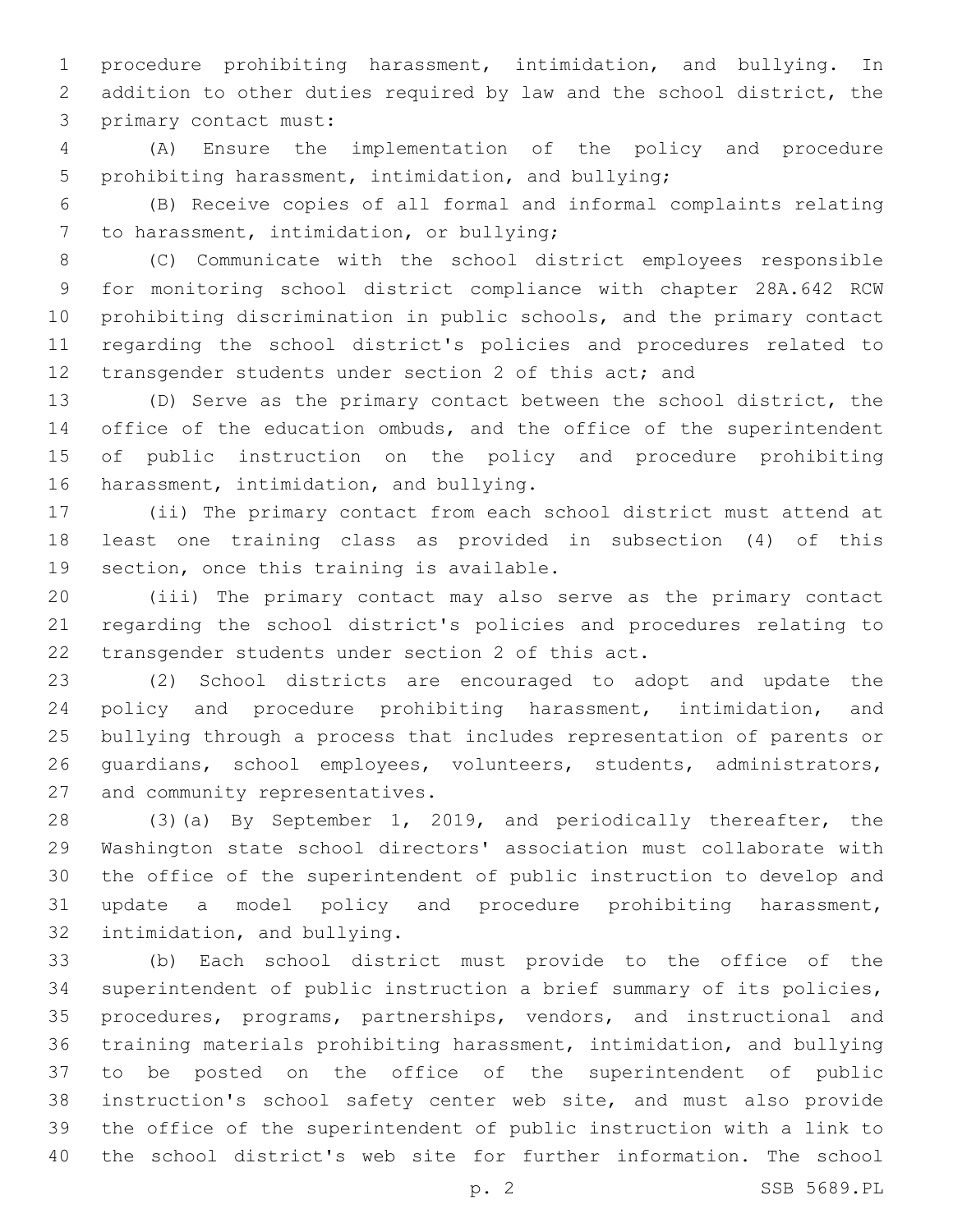district's primary contact for harassment, intimidation, and bullying issues must annually by August 15th verify posted information and links and notify the school safety center of any updates or changes.

 (c) The office of the superintendent of public instruction must publish on its web site, with a link to the school safety center web site, the revised and updated model policy and procedure prohibiting harassment, intimidation, and bullying, along with training and instructional materials on the components that must be included in any school district policy and procedure prohibiting harassment, intimidation, and bullying. By September 1, 2019, the office of the superintendent of public instruction must adopt rules regarding school districts' communication of the policy and procedure prohibiting harassment, intimidation, and bullying to parents, 14 students, employees, and volunteers.

 (4) By December 31, 2020, the office of the superintendent of public instruction must develop a statewide training class for those people in each school district who act as the primary contact regarding the policy and procedure prohibiting harassment, intimidation, and bullying as provided in subsection (1) of this section. The training class must be offered on an annual basis by educational service districts in collaboration with the office of the superintendent of public instruction. The training class must be based on the model policy and procedure prohibiting harassment, intimidation, and bullying as provided in subsection (3) of this section and include materials related to hazing and the Washington state school directors' association model transgender student policy and procedure as provided in section 2 of this act.

 (5) The definitions in this subsection apply throughout this section unless the context clearly requires otherwise.

 (a) "Electronic" means any communication where there is the transmission of information by wire, radio, optical cable, 32 electromagnetic, or other similar means.

 (b)(i) "Harassment, intimidation, or bullying" means any intentional electronic, written, verbal, or physical act including, but not limited to, one shown to be motivated by any characteristic in RCW 28A.640.010 and 28A.642.010, or other distinguishing characteristics, when the intentional electronic, written, verbal, or 38 physical act:

(A) Physically harms a student or damages the student's property;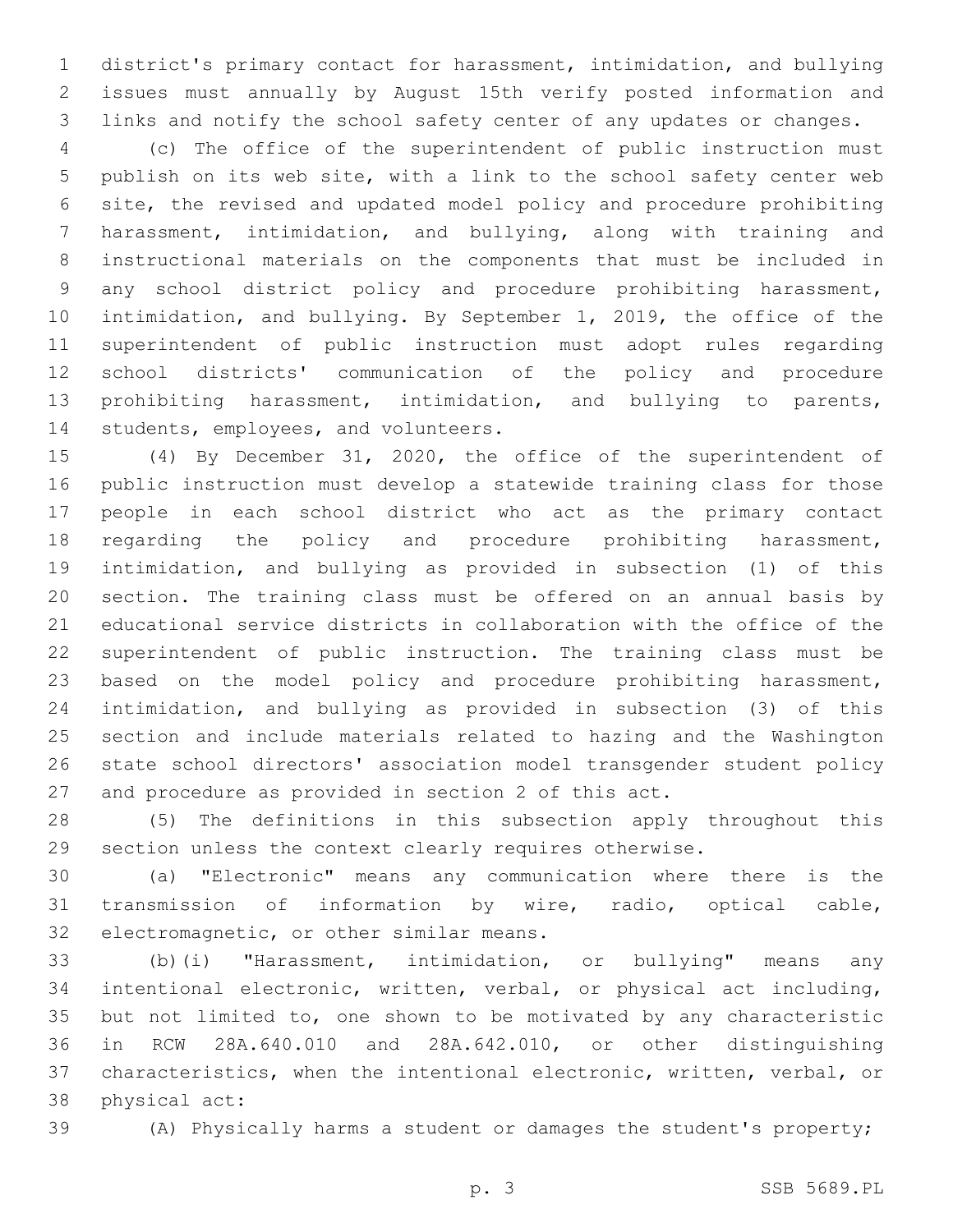(B) Has the effect of substantially interfering with a student's 2 education;

 (C) Is so severe, persistent, or pervasive that it creates an intimidating or threatening educational environment; or

 (D) Has the effect of substantially disrupting the orderly 6 operation of the school.

 (ii) Nothing in (b)(i) of this subsection requires the affected student to actually possess a characteristic that is a basis for the 9 harassment, intimidation, or bullying.

 NEW SECTION. **Sec. 2.** A new section is added to chapter 28A.642 11 RCW to read as follows:

 POLICIES AND PROCEDURES RELATING TO TRANSGENDER STUDENTS. (1)(a) By January 31, 2020, each school district must adopt or amend if necessary policies and procedures that, at a minimum, incorporate all the elements of the model transgender student policy and procedure 16 described in subsection (3) of this section.

 (b) School districts must share the policies and procedures that meet the requirements of (a) of this subsection with parents or guardians, students, volunteers, and school employees in accordance with rules adopted by the office of the superintendent of public 21 instruction.

 (c)(i) Each school district must designate one person in the school district as the primary contact regarding the policies and procedures relating to transgender students that meet the requirements of (a) of this subsection. In addition to any other duties required by law and the school district, the primary contact 27 must:

 (A) Ensure the implementation of the policies and procedures relating to transgender students that meet the requirements of (a) of 30 this subsection;

 (B) Receive copies of all formal and informal complaints relating 32 to transgender students;

 (C) Communicate with the school district employees responsible for monitoring school district compliance with this chapter, and the primary contact regarding the school district's policy and procedure prohibiting harassment, intimidation, and bullying under section 1 of 37 this act; and

 (D) Serve as the primary contact between the school district, the office of the education ombuds, and the office of the superintendent

p. 4 SSB 5689.PL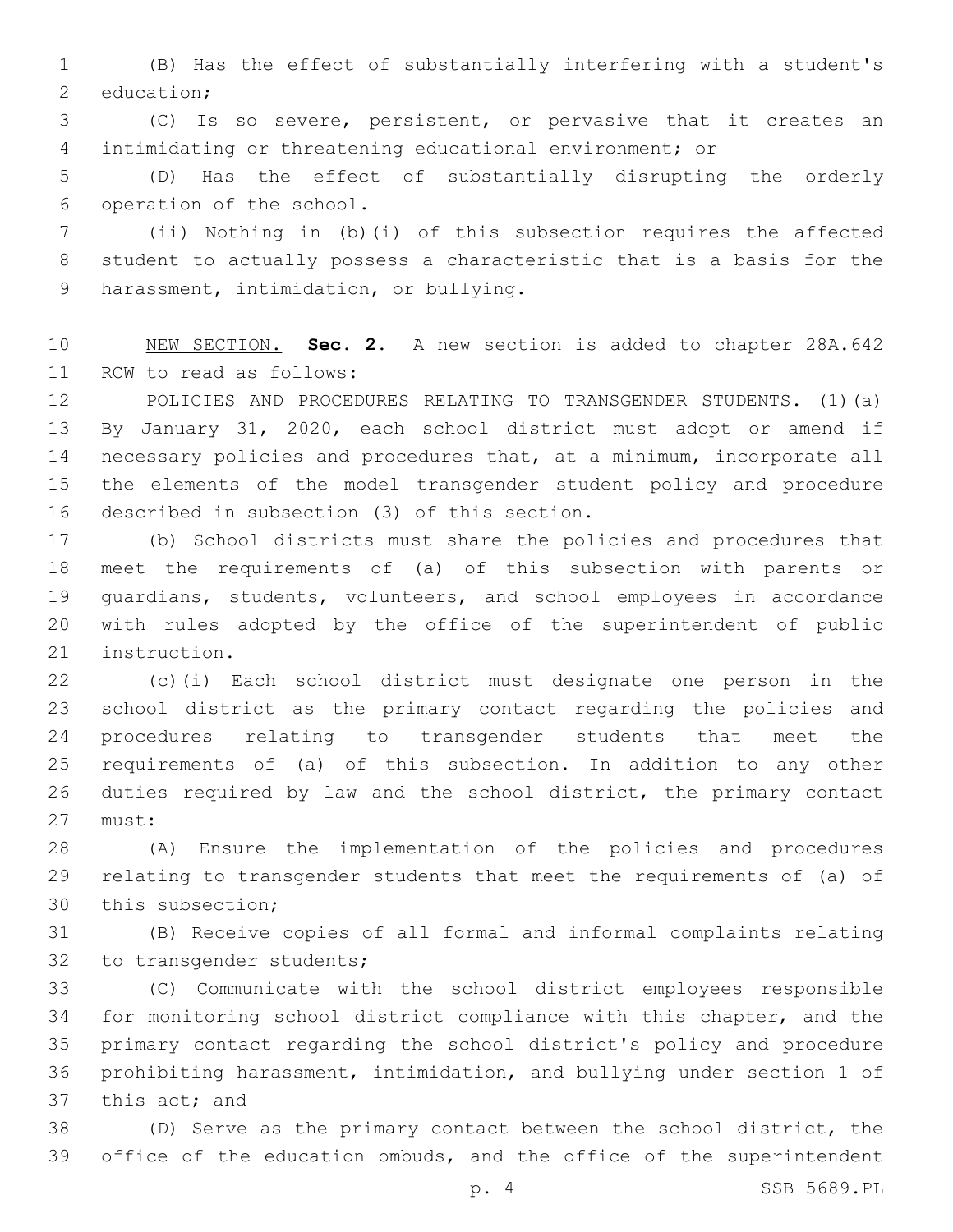of public instruction on policies and procedures relating to transgender students that meet the requirements of (a) of this 3 subsection.

 (ii) The primary contact from each school district must attend at least one training class as provided in section 1 of this act, once 6 this training is available.

 (iii) The primary contact may also serve as the primary contact regarding the school district's policy and procedure prohibiting harassment, intimidation, and bullying under section 1 of this act.

 (2) As required by the office of the superintendent of public instruction, each school district must provide to the office of the superintendent of public instruction its policies and procedures relating to transgender students that meet the requirements of 14 subsection (1) (a) of this section.

 (3)(a) By September 1, 2019, and periodically thereafter, the Washington state school directors' association must collaborate with the office of the superintendent of public instruction to develop and update a model transgender student policy and procedure.

 (b) The elements of the model transgender student policy and procedure must, at a minimum: Incorporate the office of the superintendent of public instruction's rules and guidelines developed under RCW 28A.642.020 to eliminate discrimination in Washington public schools on the basis of gender identity and expression; address the unique challenges and needs faced by transgender students in public schools; and describe the application of the model policy and procedure prohibiting harassment, intimidation, and bullying, required under section 1 of this act, to transgender students.

 (c) The office of the superintendent of public instruction and the Washington state school directors' association must maintain the model policy and procedure on each agency's web site at no cost to 31 school districts.

 (4)(a) By December 31, 2020, the office of the superintendent of public instruction must develop online training material available to all school staff based on the model transgender student policy and procedure described in subsection (3) of this section and the office of the superintendent of public instruction's rules and guidance as 37 provided under this chapter.

 (b) The online training material must describe the role of school district primary contacts for monitoring school district compliance with this chapter prohibiting discrimination in public schools,